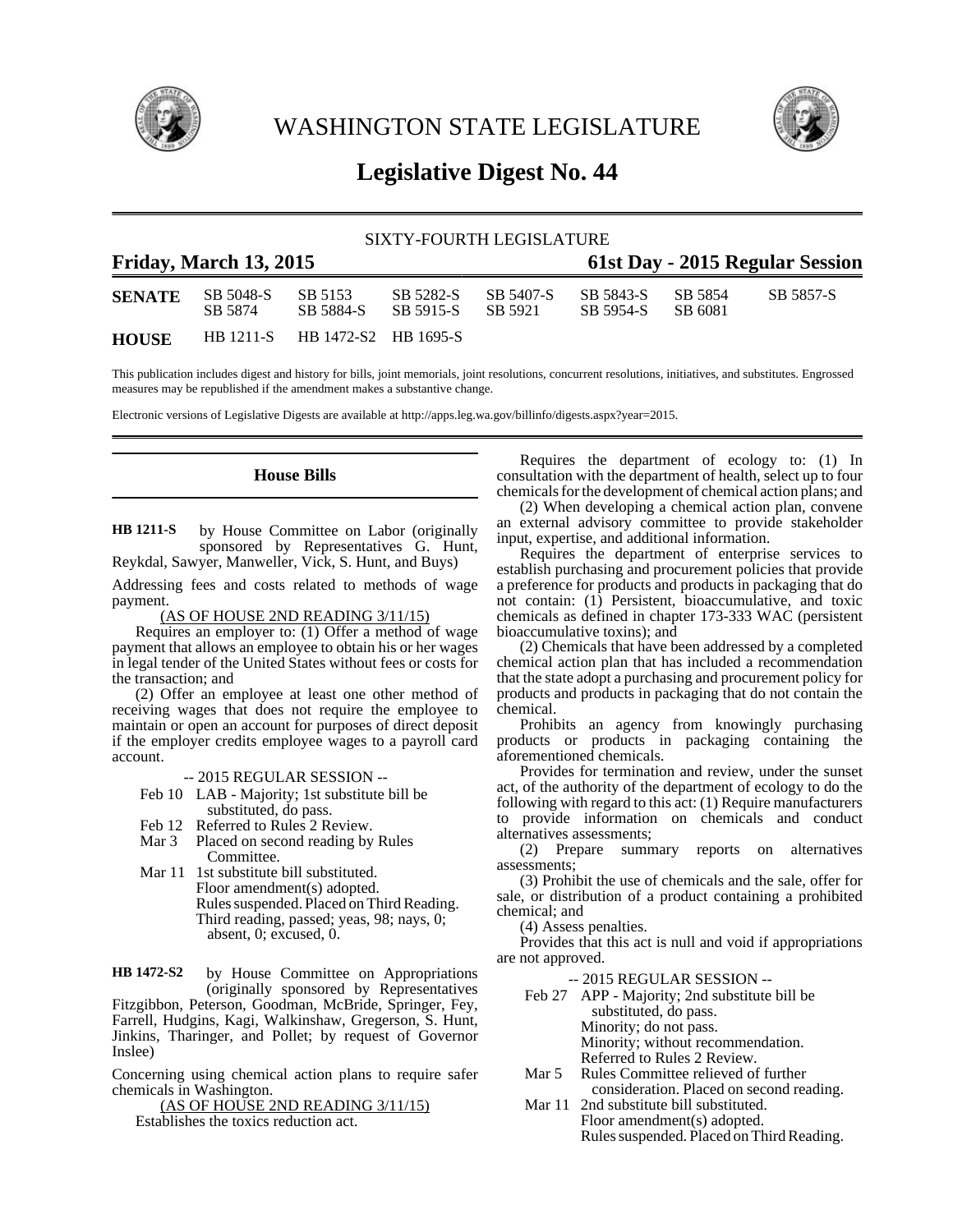Third reading, passed; yeas, 63; nays, 35; absent, 0; excused, 0.

by House Committee on Environment (originally sponsored by Representatives Clibborn, Hayes, Ryu, Kochmar, Senn, Zeiger, Tarleton, Fey, Farrell, Harmsworth, Van Werven, Stanford, Fitzgibbon, Stokesbary, Wylie, Tharinger, Moscoso, Riccelli, and Santos) **HB 1695-S**

Establishing a priority for the use, reuse, and recycling of construction aggregate and recycled concrete materials in Washington.

### (AS OF HOUSE 2ND READING 3/11/15)

Requires the department of transportation and its implementation partners to collaboratively develop and establish objectives and strategies for the reuse and recycling of construction aggregate and recycled concrete materials which must include the development of criteria for the successful and sustainable long-term recycling of construction aggregate and recycled concrete materials in transportation, roadway, street, highway, and other transportation infrastructure projects.

Requires the department of transportation, unless construction aggregate and recycled concrete materials are not readily available and cost-effective, to specify and annually use a minimum of twenty-five percent construction aggregate and recycled concrete materials on their cumulative transportation, roadway, street, highway, and other transportation infrastructure projects.

Requires certain local governmental entities, as part of their contracting process, to request and accept bids that include the use of construction aggregate and recycled concrete materials for each transportation, roadway, street, highway, or other transportation infrastructure project.

-- 2015 REGULAR SESSION --

- Feb 19 ENVI Majority; 1st substitute bill be substituted, do pass.
- Feb 20 Referred to Transportation.
- Feb 26 TR Majority; do pass 1st substitute bill proposed by Environment. Minority; without recommendation.
- Feb 27 Referred to Rules 2 Review.
- Mar 4 Placed on second reading by Rules Committee.
- Mar 11 1st substitute bill substituted. Floor amendment(s) adopted. Rules suspended. Placed on Third Reading. Third reading, passed; yeas, 98; nays, 0; absent, 0; excused, 0.

### **Senate Bills**

by Senate Committee on Government Operations & Security (originally sponsored by Senators Chase, Roach, Hatfield, and Miloscia) **SB 5048-S**

Subjecting a resolution or ordinance adopted by the legislative body of a city or town to assume a water-sewer district to a referendum.

(AS OF SENATE 2ND READING 3/11/15)

Subjects to a referendum, a resolution or ordinance adopted by the legislative body of a city to assume jurisdiction of all or part of a water-sewer district.

Exempts a city legislative authority from the referendum requirement if it assumes jurisdiction of all or part of a water-sewer district through a contract with a water-sewer district or through an interlocal agreement with a watersewer district.

-- 2015 REGULAR SESSION --

- Feb 10 GOS Majority; 1st substitute bill be substituted, do pass.
- Feb 11 Passed to Rules Committee for second reading.
- Feb 23 Placed on second reading by Rules Committee.
- Mar 11 1st substitute bill substituted. Floor amendment(s) adopted. Rules suspended. Placed on Third Reading. Third reading, passed; yeas, 28; nays, 21; absent, 0; excused, 0.

by Senators Billig, Roach, Sheldon, Fain, Liias, Mullet, Fraser, Dansel, McCoy, Rolfes, Cleveland, Darneille, Habib, Padden, Nelson, Benton, Chase, Keiser, Jayapal, Hasegawa, and Frockt **SB 5153**

Increasing transparency of campaign contributions. (AS OF SENATE 2ND READING 3/11/15)

Establishes the dark money elimination act.

Increases transparency and accountability in the election process and requires the disclosure of contributions and expenditures by nonprofit organizations that participate significantly in Washington state elections.

-- 2015 REGULAR SESSION --

- Jan 14 First reading, referred to Government Operations & State Security.
- Jan 27 GOSS Majority; do pass.
- Jan 28 Passed to Rules Committee for second reading.
- Mar 6 Placed on second reading by Rules Committee.
- Mar 11 Floor amendment(s) adopted. Rules suspended. Placed on Third Reading. Third reading, passed; yeas, 49; nays, 0; absent, 0; excused, 0.

by Senate Committee on Commerce & Labor (originally sponsored by Senators Braun, Baumgartner, and Warnick) **SB 5282-S**

Concerning residential security system installations. (AS OF SENATE 2ND READING 3/11/15)

Expands the definition of "class A basic electrical work," for purposes of chapter 19.28 RCW (electricians and electrical installations).

-- 2015 REGULAR SESSION --

- Jan 30 CL Majority; 1st substitute bill be substituted, do pass. Minority; do not pass.
- Feb 2 Passed to Rules Committee for second reading.
- Mar 6 Placed on second reading by Rules Committee.
- Mar 11 1st substitute bill substituted.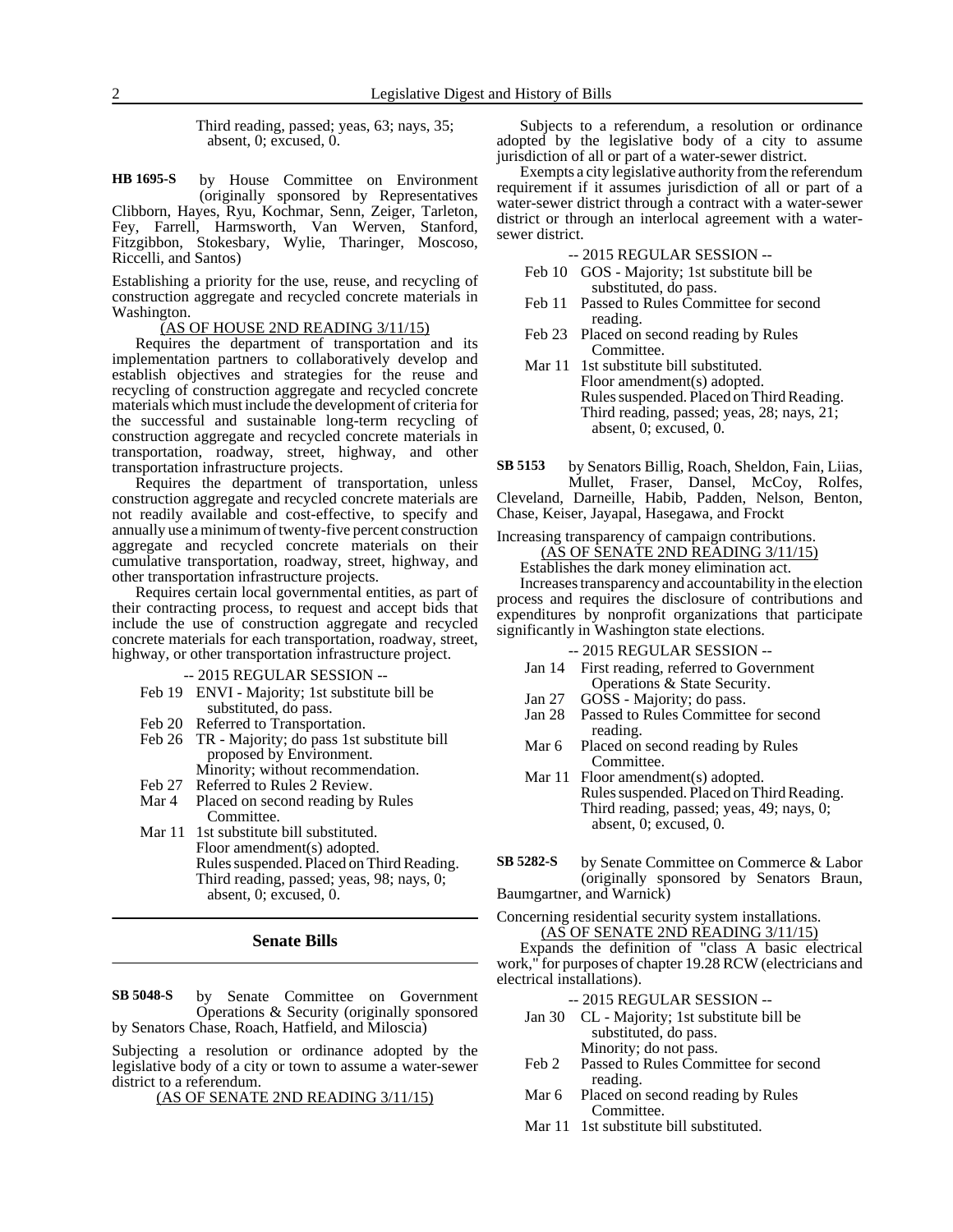Floor amendment(s) adopted. Rules suspended. Placed on Third Reading. Third reading, passed; yeas, 32; nays, 16; absent, 1; excused, 0.

by Senate Committee on Agriculture, Water & Rural Economic Development (originally sponsored by Senators Pearson, Bailey, and Benton) **SB 5407-S**

Concerning the effects of instream flow rules on water use. (AS OF SENATE 2ND READING 3/11/15)

Addresses the effects of instream flow rules on water use.

Requires the department of ecology to review the Skagit river basin instream resources protection program rule to determine whether the rule has set aside sufficient water reservations to satisfy year-round human domestic needs in designated water resource inventory areas 3 and 4.

### -- 2015 REGULAR SESSION --

- Feb 12 AWRD Majority; 1st substitute bill be substituted, do pass.
- Feb 13 Passed to Rules Committee for second reading.
- Feb 23 Placed on second reading by Rules Committee.
- Mar 11 1st substitute bill substituted. Floor amendment(s) adopted. Rules suspended. Placed on Third Reading. Third reading, passed; yeas, 26; nays, 23; absent, 0; excused, 0.

by Senate Committee on Ways & Means (originally sponsored by Senators Ranker, Parlette, Pearson, Rolfes, Hewitt, Litzow, Conway, Hasegawa, and McAuliffe) **SB 5843-S**

Concerning outdoor recreation.

# (AS OF SENATE 2ND READING 3/11/15)

Requires the director of the parks and recreation commission, when setting priorities and developing criteria for the awarding of grants to outdoor environmental, ecological, agricultural, or other natural resource-based education and recreation programs, to consider programs that use veterans for at least fifty percent of program implementation or administration.

Requires the governor to appoint and maintain a senior policy advisor to the governor on outdoor recreation to focus on promoting, increasing participation in, and increasing opportunities for outdoor recreation in the state, with a particular focus on achieving economic development and job growth through outdoor recreation.

-- 2015 REGULAR SESSION --

- Feb 27 WM Majority; 1st substitute bill be substituted, do pass. Minority; without recommendation. Passed to Rules Committee for second reading.
- Mar 3 Placed on second reading by Rules Committee.
- Mar 11 1st substitute bill substituted. Floor amendment(s) adopted. Rules suspended. Placed on Third Reading. Third reading, passed; yeas, 46; nays, 3; absent, 0; excused, 0.

#### by Senators Braun, Baumgartner, and Dammeier **SB 5854**

Requiring employee organizations to submit digital copies of their collective bargaining agreements to the public employment relations commission. (REVISED FOR ENGROSSED: Requiring public employers to submit digital copies of collective bargaining agreements to the public employment relations commission. )

# (AS OF SENATE 2ND READING 3/11/15)

Requires digital copies of collective bargaining agreements to be submitted by public employers to the public employment relations commission.

-- 2015 REGULAR SESSION --

- Feb 5 First reading, referred to Commerce & Labor.
- Feb 19 CL Majority; do pass. Minority; do not pass. Minority; without recommendation.
- Feb 20 Passed to Rules Committee for second reading.
- Mar 6 Placed on second reading by Rules Committee.
- Mar 11 Floor amendment(s) adopted. Rules suspended. Placed on Third Reading. Third reading, passed; yeas, 30; nays, 19; absent, 0; excused, 0.
- by Senate Committee on Ways & Means (originally sponsored by Senators Parlette, Conway, Becker, and Pearson) **SB 5857-S**

Addressing registration and regulation of pharmacy benefit managers.

(AS OF SENATE 2ND READING 3/11/15)

Changes the registration and regulation of pharmacy benefit managers from the department of revenue's business licensing service to the office of the insurance commissioner.

Requires the joint select committee on health care oversight to convene a stakeholder work group comprised of participants in the prescription drug delivery chain.

Provides that the work group assignments may include the following: (1) Review the entire drug supply chain;

(2) Discuss suggestions that recognize the unique nature of small retail pharmacies and possible options that support a viable business model that do not increase the cost of pharmacy products;

(3) Review the availability of drugs on the list and list prices for community retail pharmacies;

(4) Review phone contacts and standards for response times and availability; and

(5) Review the pharmacy acquisition cost from national or regional wholesalers that serve community retail pharmacies in this state and consider when or whether to make an adjustment and under what standards.

### -- 2015 REGULAR SESSION --

- Feb 27 WM Majority; 1st substitute bill be substituted, do pass. Minority; without recommendation. Passed to Rules Committee for second reading.
- Mar 6 Placed on second reading by Rules Committee.
- Mar 11 1st substitute bill substituted.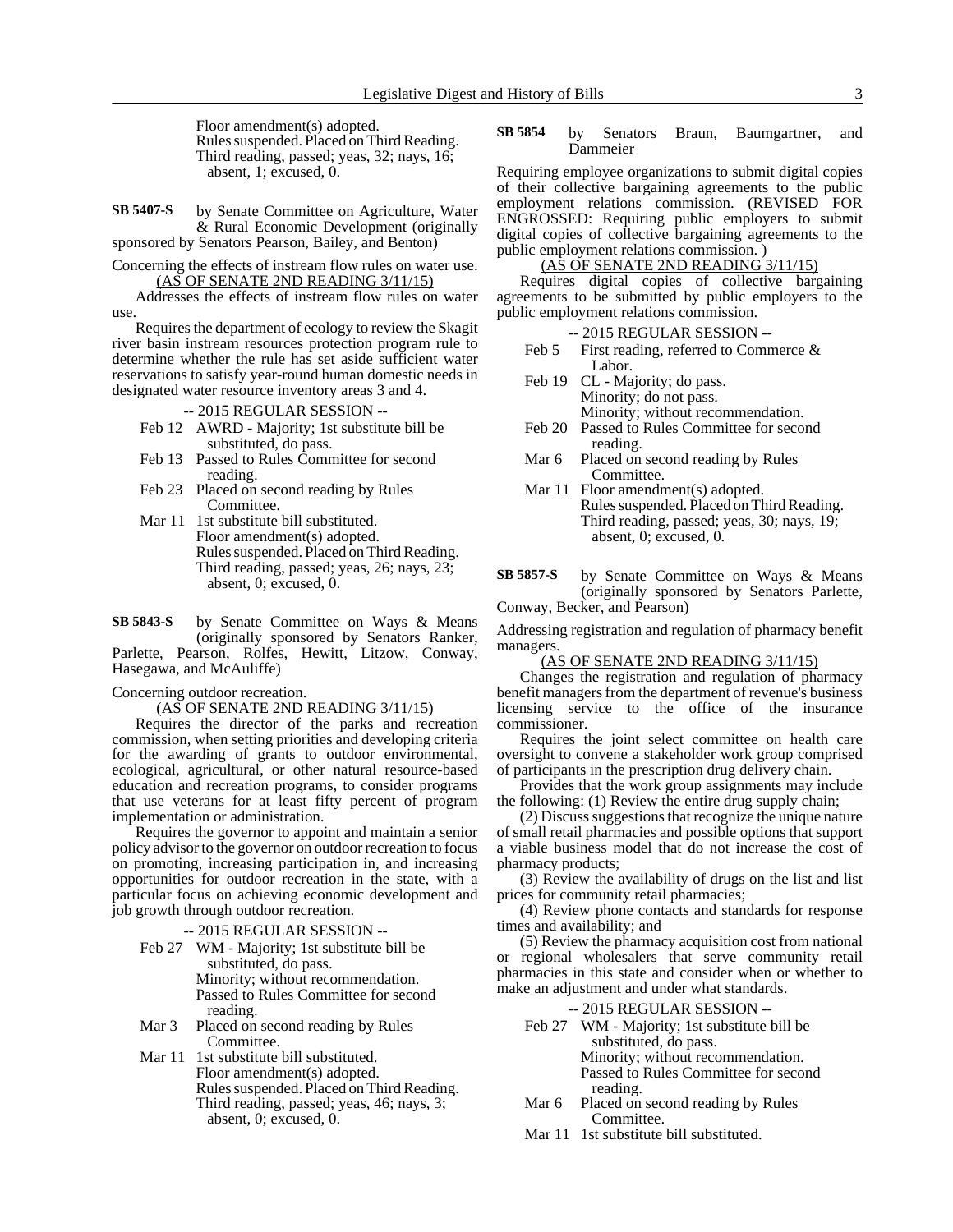Floor amendment(s) adopted. Rules suspended. Placed on Third Reading. Third reading, passed; yeas, 49; nays, 0; absent, 0; excused, 0.

by Senators Ericksen and Ranker **SB 5874**

Concerning regulatory and financial mechanisms and means to promote the retirement of coal-fired electric generation facilities. (REVISED FOR ENGROSSED: Requiring the department of commerce, in consultation with the appropriate committees of the legislature, to study the costs and benefits of retiring an eligible coal plant. )

## (AS OF SENATE 2ND READING 3/11/15)

Requires the energy division of the department of commerce, in consultation with the appropriate committees of the senate and house of representatives, to study the costs and benefits of retiring an eligible coal plant.

### -- 2015 REGULAR SESSION --

Feb 6 First reading, referred to Energy, Environment & Telecommunications.

- Feb 20 EET Majority; 1st substitute bill be substituted, do pass. Passed to Rules Committee for second reading.
- Mar 6 Placed on second reading by Rules Committee.
- Mar 11 1st substitute bill not substituted. Floor amendment(s) adopted. Rules suspended. Placed on Third Reading. Third reading, passed; yeas, 46; nays, 3; absent, 0; excused, 0.

by Senate Committee on Law & Justice (originally sponsored by Senators Kohl-Welles, Darneille, Padden, Keiser, Conway, Chase, and **SB 5884-S**

Hasegawa)

Concerning the trafficking of persons.

(AS OF SENATE 2ND READING 3/11/15)

Designates the office of crime victims advocacy as the single point of contact in state government regarding the trafficking of persons.

Creates the Washington state clearinghouse on human trafficking as an information portal to share and coordinate statewide efforts to combat the trafficking of persons.

Reestablishes the state task force against the trafficking of persons which will be chaired by the director of the office of crime victims advocacy.

Delays, until June 30, 2017, the expiration of the commercially sexually exploited children statewide coordinating committee.

Allows establishments that maintain restrooms for use by the public to voluntarily post, in all restrooms of the establishment, a notice which may be in a variety of languages and include toll-free telephone numbers a person may call for assistance, including numbers for the national human trafficking resource center and the office of crime victims advocacy.

-- 2015 REGULAR SESSION --

- Feb 19 LAW Majority; 1st substitute bill be substituted, do pass.
- Feb 20 Passed to Rules Committee for second reading.
- Feb 26 Placed on second reading by Rules Committee.
- Mar 11 1st substitute bill substituted. Floor amendment(s) adopted. Rules suspended. Placed on Third Reading. Third reading, passed; yeas, 49; nays, 0; absent, 0; excused, 0.

by Senate Committee on Ways & Means (originally sponsored by Senators Brown, Angel, Miloscia, Braun, Dansel, Schoesler, Hewitt, and Chase) **SB 5915-S**

Addressing fiscal notes and fiscal impact statements.

(AS OF SENATE 2ND READING 3/11/15)

Addresses fiscal notes and dynamic fiscal impact statements.

Requires fiscal notes dealing with corrections, child welfare, and mental health issues to include an estimate of the fiscal impact of expenditure reductions or increases on other state or local program expenditures as well as any return on investment as a result of the legislation if requested by a member of a legislative fiscal committee for legislation projected to result in an increase or decrease in state expenditures exceeding five million dollars.

Requires the director of the office of financial management and the director of the state institute for public policy to convene a work group to explore the establishment of a nonpartisan agency to conduct objective, impartial fiscal analysis on behalf of the legislature.

-- 2015 REGULAR SESSION --

- Feb 27 WM Majority; 1st substitute bill be substituted, do pass. Passed to Rules Committee for second reading.
- Mar 10 Placed on second reading by Rules Committee.
- Mar 11 1st substitute bill substituted. Floor amendment(s) adopted. Rules suspended. Placed on Third Reading. Third reading, passed; yeas, 49; nays, 0; absent, 0; excused, 0.
- by Senators Honeyford, Hatfield, Chase, and Brown **SB 5921**

Preserving the common law interpretation and application of the vested rights doctrine. (REVISED FOR ENGROSSED: Increasing certainty and predictability in the land use permit process. )

# (AS OF SENATE 2ND READING 3/11/15)

Increases certainty and predictability in the land use permit process.

- -- 2015 REGULAR SESSION --
- Feb 11 First reading, referred to Law & Justice.
- Feb 19 LAW Majority; do pass. Minority; do not pass.
- Feb 20 Passed to Rules Committee for second reading.
- Mar 3 Placed on second reading by Rules Committee.
- Mar 11 Floor amendment(s) adopted. Rules suspended. Placed on Third Reading. Third reading, passed; yeas, 29; nays, 20; absent, 0; excused, 0.